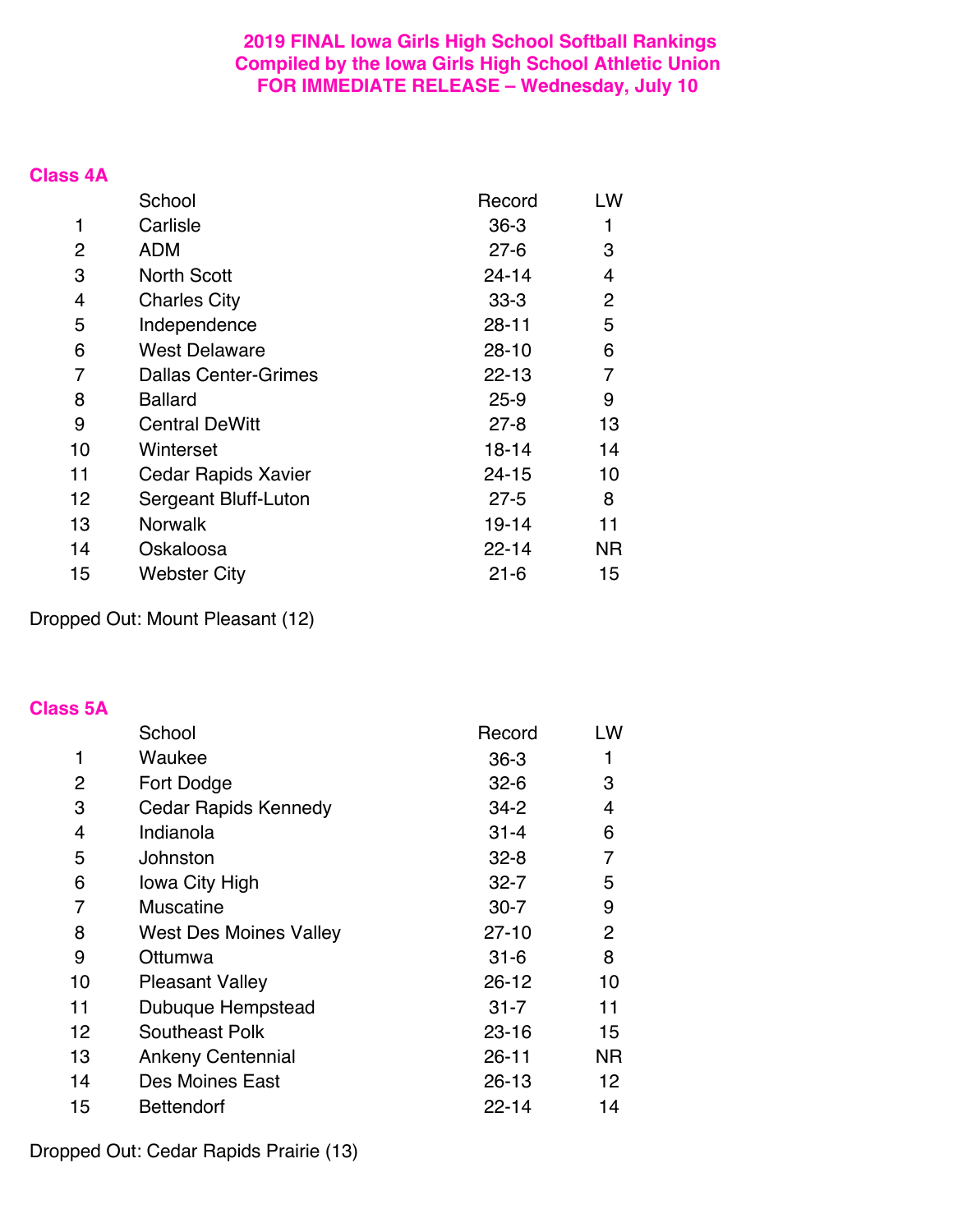# **Class 1A**

|    | School                 | Record    | LW        |
|----|------------------------|-----------|-----------|
|    | <b>Collins-Maxwell</b> | $22 - 1$  |           |
| 2  | Lisbon                 | $29 - 6$  | 2         |
| 3  | Clarksville            | $28 - 1$  | 3         |
| 4  | Newell-Fonda           | $34 - 5$  | 4         |
| 5  | <b>BCLUW</b>           | $22 - 9$  | 5         |
| 6  | <b>AGWSR</b>           | $18-6$    | 7         |
| 7  | Lynnville-Sully        | $23 - 8$  | 8         |
| 8  | Akron-Westfield        | $20 - 12$ | 6         |
| 9  | <b>Bishop Garrigan</b> | $26 - 6$  | 9         |
| 10 | South O'Brien          | $25 - 3$  | 12        |
| 11 | <b>Belle Plaine</b>    | $22 - 8$  | 15        |
| 12 | <b>West Harrison</b>   | $25 - 3$  | 11        |
| 13 | Westwood               | $28 - 10$ | 14        |
| 14 | Lenox                  | $25 - 6$  | <b>NR</b> |
| 15 | North Mahaska          | $16-9$    | ΝR        |

Dropped Out: Janesville (10), Twin Cedars (13)

## **Class 2A**

|             | School                  | Record    | LW |
|-------------|-------------------------|-----------|----|
| $\mathbf 1$ | North Linn              | $36 - 4$  |    |
| 2           | Durant                  | $27 - 6$  | 2  |
| 3           | Jesup                   | $26 - 9$  | 4  |
| 4           | West Monona             | $28 - 5$  | 5  |
| 5           | <b>East Marshall</b>    | $28 - 4$  | 9  |
| 6           | Pleasantville           | $25 - 10$ | 3  |
| 7           | lowa City Regina        | 18-17     | 8  |
| 8           | <b>Central Springs</b>  | $25 - 7$  | 6  |
| 9           | Mount Ayr               | $22 - 2$  | 13 |
| 10          | <b>Beckman Catholic</b> | $26 - 13$ | 10 |
| 11          | Wilton                  | 18-19     | 7  |
| 12          | Van Meter               | 24-9      | 14 |
| 13          | Alta-Aurelia            | $17-9$    | 11 |
| 14          | Ogden                   | $22 - 7$  | ΝR |
| 15          | <b>West Sioux</b>       | $22 - 7$  | 12 |

Dropped Out: Colfax-Mingo (15)